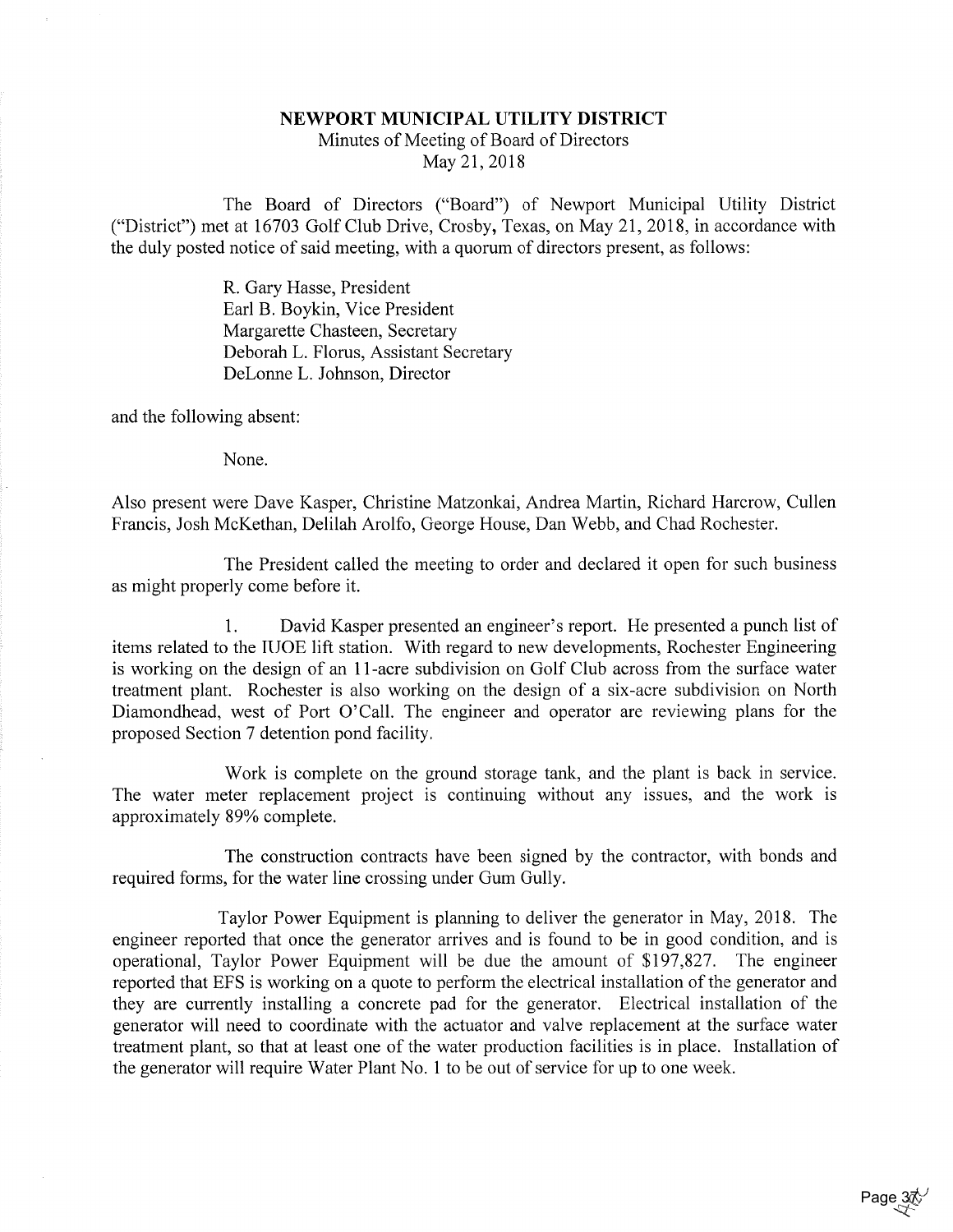Discussion then turned to Water Well No. 2. The engineer reported that Weisinger, Inc., is in the process of inspecting and evaluating Water Well No. 2 which was previously the District's back up water supply source. The purpose of the inspection is to determine the cost and feasibility to return the water well to service, thereby eliminating the needto drill a new well at a different site.

The engineer next discussed the actuator and valve replacement project at the surface water treatment plant. The contractor, Watertech Services, is under contract in the amount of \$225,950 to replace the automatic valves and actuators on the filter unit at the SurfaceWater Treatment Plant. When the valves arrive on-site, the contractor will be due the purchase cost of the valves, less 10% retainage held back. Upon completion of the project, the contractor will be due the full contract amount.

The engineer discussed wastewater treatment plant planning. The engineer reviewed the complete topographic and boundary surveying proposal from Jones and Carter. The proposal covers all of the surveying work needed for various upcoming planned work at theplant.

The engineer then discussed the erosion along Gum Gully that was reported by a homeowner on Handspike Way. The engineer reported that to make a permanent fix to the problem, he would need to purchase and place riprap boulders behind the homeowner's propertyat a cost of \$200,000.

Upon unanimous vote, the Board approved the engineer's report as presented.

2. The Board next reviewed the operations and maintenance report, a copy of which is attached. Josh McKethan reported on operations of the water system in the District. Ground water permitted through April 25, 2018 was 197.49 million gallons, and remaining ground water as of April 25, 2018 was 197.49 million gallons. Total ground water produced was 0.0 million gallons, and total surface water produced was 27.739 million gallons. Billed waterwas 23.993 million gallons with an accountability of 95%.

Cullen Francis reported on the status of the wastewater system in the District andwork completed at the wastewater treatment plant and District lift stations.

Andrea Martin presented a billing and collections report, a copy of which isattached.

Upon unanimous vote, the Board approved the operator's report as presented.

3. Rich Harcrow then presented a report on District parks, a copy of which is attached. There was one party request for the Board's consideration. Upon unanimous vote, the Board approved the party request as presented. Upon unanimous vote, the Board approved theDistrict parks report.

4. The Board next considered a request from Rochester Enterprises for approval to construct a fence to encroach the utility easement in Section 9. The Board tabledconsideration of the request from Rochester Enterprises.